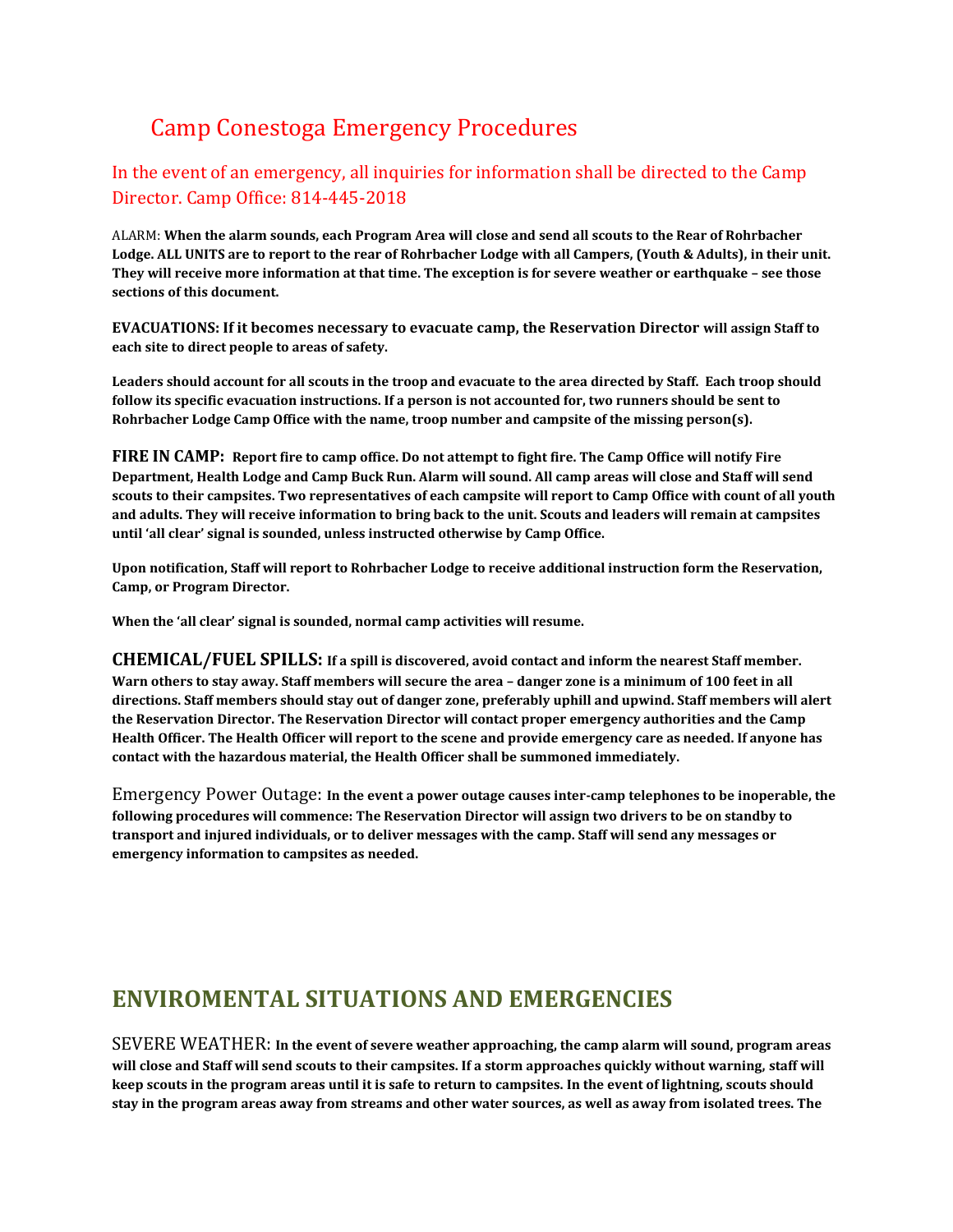**breast of the dam should be specifically avoided. STAY OFF THE DAM! All boating, canoeing and swimming will cease whenever lightning is seen, regardless of the distance.**

**If severe winds are approaching, the Camp Director will send staff into troop campsites to assist in securing tents. Scouts and leaders should take shelter in shower houses. Upon notification, staff will report to the Camp Office to receive instructions from the Reservation, Camp, or Program Director.**

FLOODING AND SWIFT WATER HAZARDS: **Being on a mountain, we are primarily concerned with rising creek waters and runoff. All campers should avoid Laurel Hill Creek and the creek-side trails following hard rains. DO NOT play in, or attempt to cross the creek. DO NOT play or slide in the mud in runoff areas. Information will be distributed in ample time for units to react to rising waters.**

SINKHOLES: **If a sinkhole is discovers, the location should be reported to the Camp Office. All campers should be kept away from the area. The Camp Ranger will mark off the area, and warn others to stay away. He will also notify the State Park Office.**

EARTHQUAKE: **If outside, move to an open area away from buildings, trees and power lines. If unable to move to an open area, watch for falling objects. If you are inside, take shelter under a table or desk, or stand in a doorway. If no cover is available, kneel at the base of an interior wall, facing the wall with head down and covered by your arms. Turn body away from windows and mirrors. Be alert for falling objects staying away from overhead fixtures, file cabinets, bookcases, and electrical equipment. When movement has stopped, send two representatives from each program area and campsite to the Camp Office at Rohrbacher Lodge for further instructions.**

TORNADO: **If a tornado warning is issued, the camp alarm will sound. If inside, stay away from windows, doors, overhead fixtures, file cabinets, bookcases, etc. Try to go to an interior location without windows. Crouch low with your arms over your head. If outside and there is no shelter, lie as low as possible, in a ditch or depression if you can. Cover your head and neck with your arms. After the all clear signal has sounded send two representative to the Camp Office to report with a head count.**

WILDLIFE: **AVOID CONTACT WITH ALL WILD ANNIMALS! Any strange or unusual animal or animal behavior should be reported to the nearest staff member or directly to the camp office. The Camp Director will be notified. The Director will notify the State Park and Rangers. If anyone has come into contact will the wild animal, or if has entered a campers tent, the Camp Director and Health Officer should be notified immediately**.

## PERSONAL EMERGENCIES:

ACCIDENT OR ILLNESS: **Administer first aid within the limits of your qualifications. Send for the Health Officer, and notify the Camp Director. They will contact emergency services if needed. If the accident or illness is severe, DO NOT MOVE THE PATIENT. The patient will be transported to the Health Lodge by a health team or to the hospital by ambulance. The Health Officer will record the incident on the medical log.**

**Contagious disease: In the event that a camper or staff member contracts, or comes to camp with a contagious disease, including influenza or stomach viruses, the Health Officer should be notified. The Health Officer will take appropriate steps to treat the patient and contact will be made with the family. The patient will be sent home for at least 24 hours. The Health Officer will coordinate disinfection procedures for the camp. Instruction will be provided to all unit leaders. Hand washing**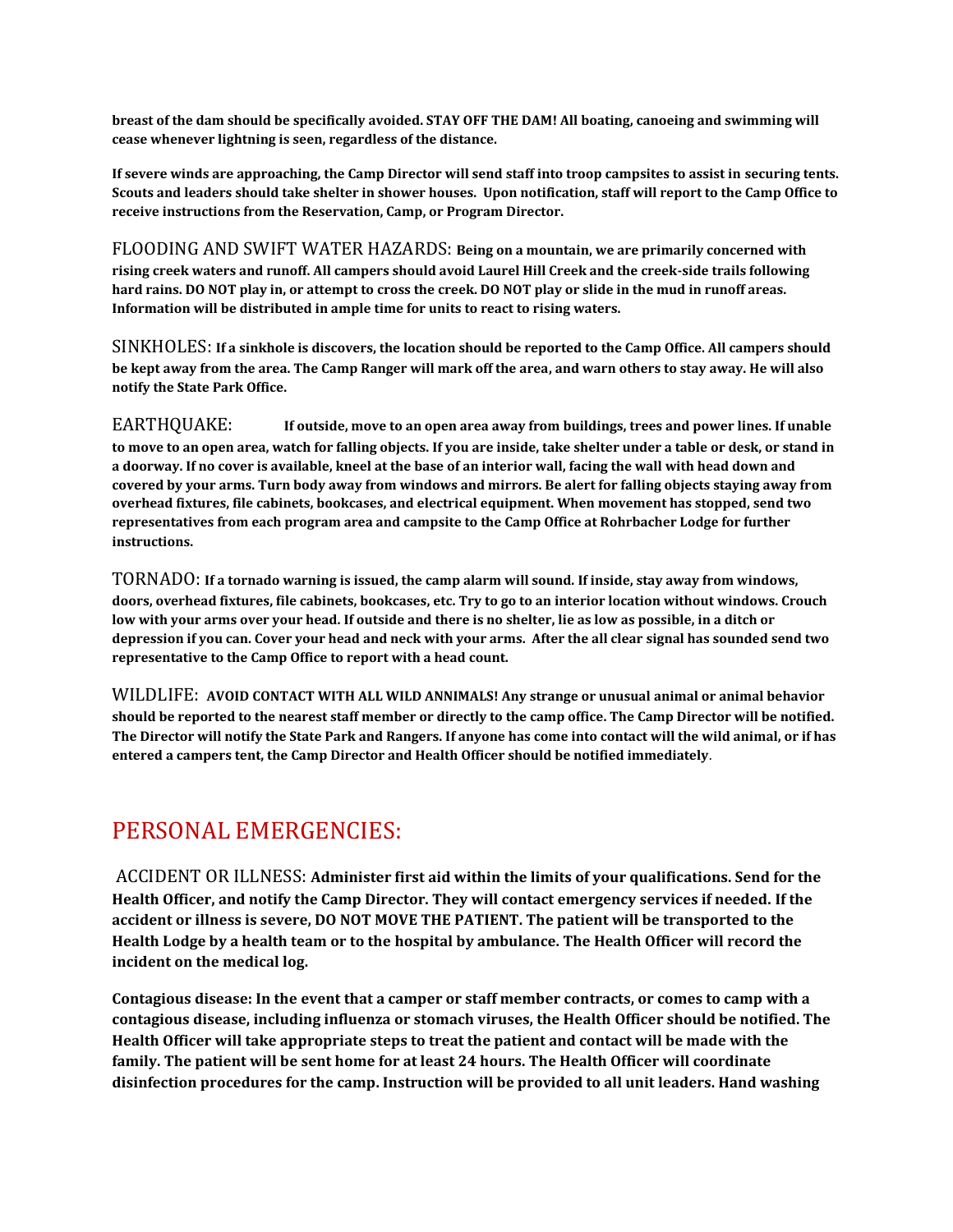**procedures will be emphasized. If necessary, the Pennsylvania Department of Health will be contacted.**

**If an accident or illness should result in the death of a camper, the Camp Director and Health Officer should be contacted immediately. They will coordinate all necessary response, including counselors. It is important to reiterate that any inquiries regarding any accident, illness or death must be referred to the Camp Director.**

LOST SWIMMER PLAN: **The Aquatics Director is in charge of all aquatic emergencies. Buddy Tags with swimmer's names are hung on a control board before swimmers enter the water. If the Aquatics Staff determine that there are more Buddy Tags on the board than people in the water, an emergency is declared. The Lost Swimmer Plan is implemented:**

- **1. The Aquatics Director clears the water of all swimmers.**
- **2. The Aquatics Staff begins a search of the area.**
- **3. All scouts and leaders are quickly checked out of the area.**
- **4. The Aquatics Director sends two staff members with the Buddy Tag to the Camp Office to report a lost swimmer.**
- **5. Immediately, the Aquatics Staff begin an in-the-water search for the swimmer.**
- **6. The camp alarm is sounded, and all available personnel and lifeguards are to report to the Aquatics Area.**
- **7. Upon being alerted by the alarm, all Commissioners, Maintenance and Kitchen Staff report to Rohrbacher Lodge to obtain the name of the lost swimmer. They commence a systematic camp-wide search. Other staff member assist in the search as assigned.**
- **8. Once the Scout has been discovered and identified, the scout and staff member should immediately report to the Aquatics Director. He will announce that the scout has been found. The staff member who found the lost swimmer reports to the Camp Office to report and complete an incident report. The 'all-clear' signal is sounded.**

LOST SCOUT PLAN: **If a Scout is suspected to be lost, the Troop Leader is to search each tent in the campsite, as well as the general area and shower house for the Scout.**

- **If the Scout is not found, the Troop Leader should find out the last place that the boy was seen, what he was wearing, who he was with, and where he spent most of his time.**
- **The Troop Leader should report this information to the Camp Office in Rohrbacher Lodge.**
- **The Camp Director will pull the Scout's medical form, the Troop roster and record the time in the Emergency Log.**
- **The Reservation Director will check out-of-camp forms, wilderness survival overnight participant rosters, and any other off-site rosters or sign-out sheets.**
- **The Reservation Director or designee will accompany the Troop Leader back to the campsite with a copy of the troop roster. He will recheck every tent and account for every Scout in the Troop.**
- **If the Scout is not found, the camp alarm will be sounded. The Reservation Director will assign additional staff to search program areas, the trading post and areas the Scout was known to frequent. All Scouts will be sent back to their campsites.**
- **If the search is unsuccessful, The Reservation Director will notify appropriate authorities.**
- **Troop representatives will report to their campsites and within ten minutes, report to the Camp Office with a list of Scouts and leaders who did not report back to the campsite. If a Troop fails to**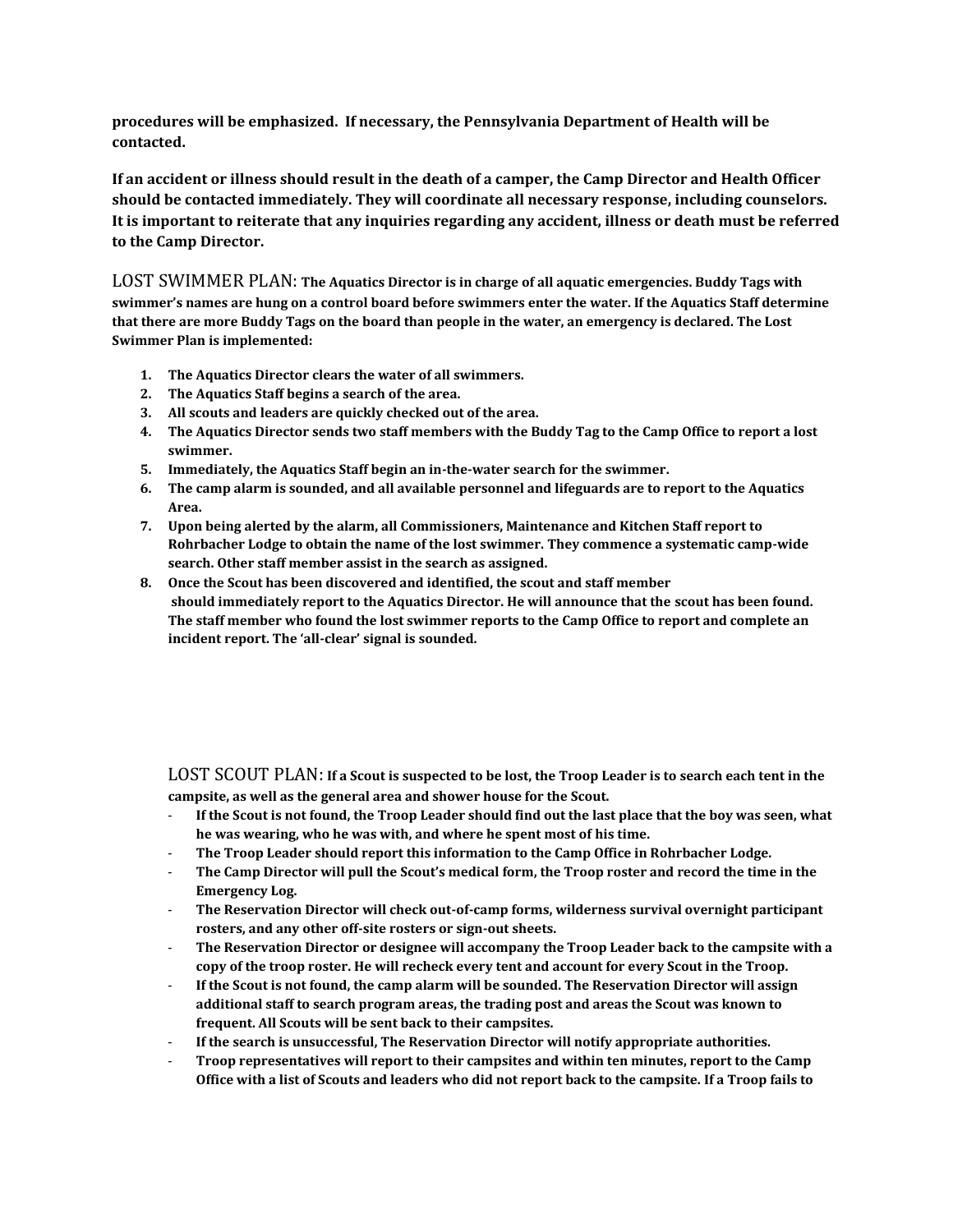**report within ten minutes, a responsible staff member will be sent to the Troop campsite to receive the count.**

- **If the lost Scout is found, and all Troops have reported and members accounted for, the 'all-clear' signal will sound.**
- **If two hours have passed from the original report of the lost Scouts, or if a search of the entire camp by staff has been unsuccessful, additional search and rescue services may be requested by the Camp Director.**

#### Safety Guidelines for Searches

**In the event that a camper or another staff member is reported missing, staff members will be sent out to search. They must utilize the Buddy System – two or more people must be together at all times. All staff must sing IN and OUT from the search crew. Search crew staff must dress appropriately for the prevailing weather conditions. They must obey all directives given by the Camp Director.**

Wrist Bands: **All Campers must wear the provided wrist band at all times. Worn bands can be replaced at the Camp Office. Anyone without a wrist band may be asked to identify himself/herself, and will be asked to report to the Camp Office. Any suspicious persons should be reported to a Staff member who should report that individual to the Camp Director**.

Camp Sign-Out Sheets: **In the event that a camper should have to leave camp for any reason, they should notify their Troop Leader, or Staff Leader. All who are leaving camp must sign out on the form found hanging just outside the camp office door. They must sign name, unit number and campsite, and time of departure. Upon returning, they must sign in with the time of arrival back into camp.**



#### The Yellow Ribbon Card Campaign

**This program was begun when a need to help youth who may be troubled was identified. For Scouting purposes this is seen as any mental or emotional state from being homesick, to depression, or even having suicidal thoughts or considering suicide. Presently, the cards are distributed to scouts on the day they arrive at camp. The scouts are informed about the program and how to use the card. They are told to keep the card with them all during camp. If a scout feels a need to ask for help, he can give the card to another youth, or to a staff member or an adult leader. If can be presented for any situation in which a youth feels the need to seek assistance whether for themselves or another scout whom they have spoken or observed and feel they are troubled. The person receiving the card can speak with the youth, and/or offer to take them to a troop leader, the health lodge or Camp Director. The Camp Director should always be informed of the use of the Yellow Ribbon Card. He will make the appropriate referral which may include family, medical and/or mental health professionals.**